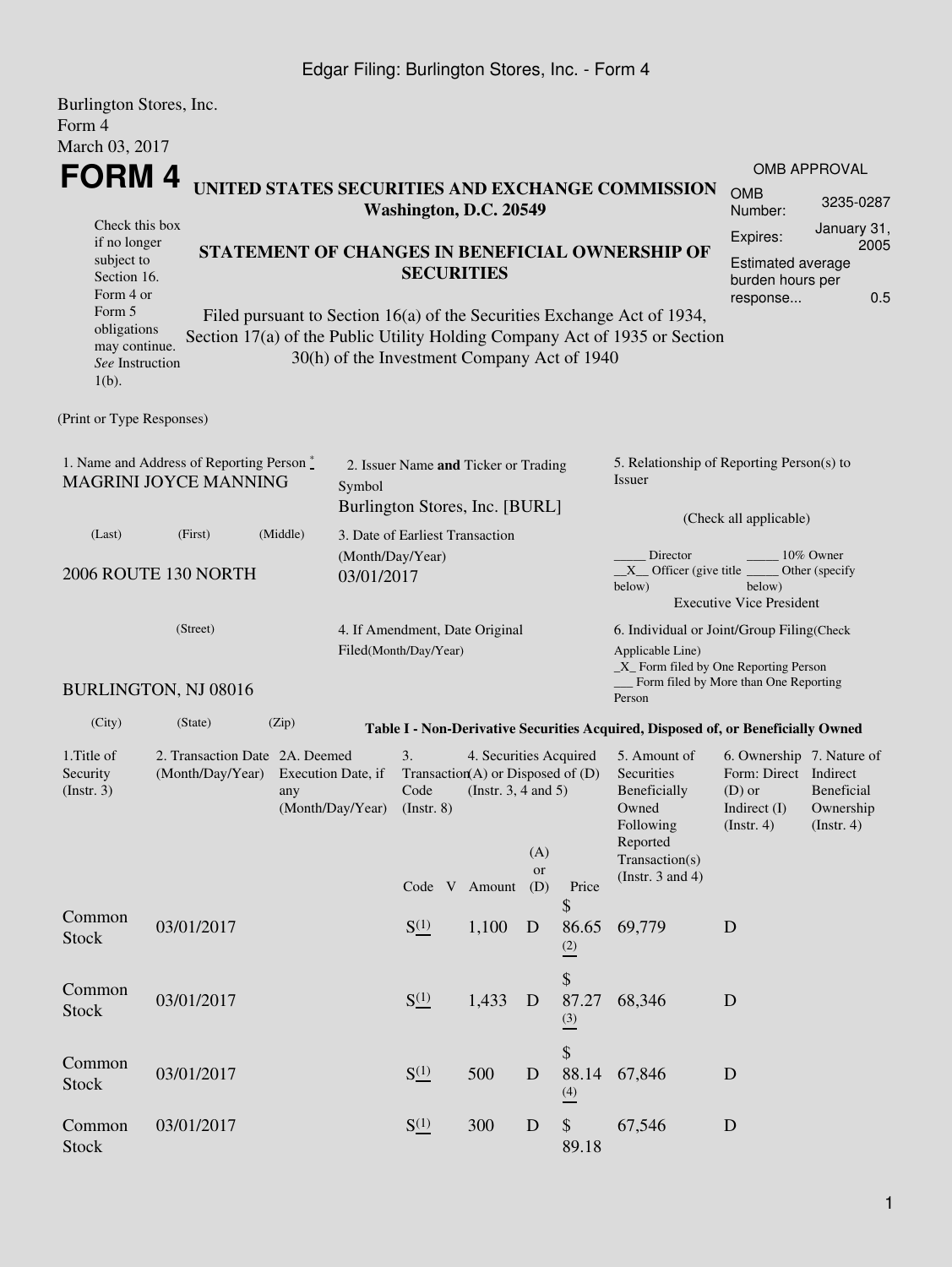#### Edgar Filing: Burlington Stores, Inc. - Form 4

(5)

Reminder: Report on a separate line for each class of securities beneficially owned directly or indirectly.

**Persons who respond to the collection of information contained in this form are not required to respond unless the form displays a currently valid OMB control number.** SEC 1474 (9-02)

#### **Table II - Derivative Securities Acquired, Disposed of, or Beneficially Owned (***e.g.***, puts, calls, warrants, options, convertible securities)**

| 1. Title of      |             | 3. Transaction Date 3A. Deemed      |                  | 4.                | 5.            | 6. Date Exercisable and |                    | 7. Title and          | 8. Price of      | 9. Nu     |
|------------------|-------------|-------------------------------------|------------------|-------------------|---------------|-------------------------|--------------------|-----------------------|------------------|-----------|
| Derivative       | Conversion  | (Month/Day/Year) Execution Date, if |                  | TransactionNumber |               | <b>Expiration Date</b>  |                    | Amount of             | Derivative       | Deriy     |
| Security         | or Exercise |                                     | any              | Code              | <sub>of</sub> | (Month/Day/Year)        |                    | Underlying            | Security         | Secur     |
| $($ Instr. 3 $)$ | Price of    |                                     | (Month/Day/Year) | $($ Instr. $8)$   | Derivative    |                         |                    | Securities            | $($ Instr. 5 $)$ | Bene      |
|                  | Derivative  |                                     |                  |                   | Securities    |                         |                    | (Instr. $3$ and $4$ ) |                  | Owne      |
|                  | Security    |                                     |                  |                   | Acquired      |                         |                    |                       |                  | Follo     |
|                  |             |                                     |                  |                   | $(A)$ or      |                         |                    |                       |                  | Repo      |
|                  |             |                                     |                  |                   | Disposed      |                         |                    |                       |                  | Trans     |
|                  |             |                                     |                  |                   | of $(D)$      |                         |                    |                       |                  | $($ Instr |
|                  |             |                                     |                  |                   | $($ Instr. 3, |                         |                    |                       |                  |           |
|                  |             |                                     |                  |                   | 4, and 5)     |                         |                    |                       |                  |           |
|                  |             |                                     |                  |                   |               |                         |                    | Amount                |                  |           |
|                  |             |                                     |                  |                   |               |                         |                    |                       |                  |           |
|                  |             |                                     |                  |                   |               | Date                    | Expiration<br>Date | or<br>Title<br>Number |                  |           |
|                  |             |                                     |                  |                   |               | Exercisable             |                    | of                    |                  |           |
|                  |             |                                     |                  | Code V            | $(A)$ $(D)$   |                         |                    | <b>Shares</b>         |                  |           |
|                  |             |                                     |                  |                   |               |                         |                    |                       |                  |           |

## **Reporting Owners**

| <b>Reporting Owner Name / Address</b>         | <b>Relationships</b> |              |                   |       |  |  |  |
|-----------------------------------------------|----------------------|--------------|-------------------|-------|--|--|--|
|                                               | Director             | $10\%$ Owner | Officer           | Other |  |  |  |
| MAGRINI JOYCE MANNING<br>2006 ROUTE 130 NORTH |                      |              | Executive<br>Vice |       |  |  |  |
| <b>BURLINGTON, NJ 08016</b>                   |                      |              | President         |       |  |  |  |
|                                               |                      |              |                   |       |  |  |  |

## **Signatures**

/s/ Christopher Schaub, as attorney-in-fact for Joyce Manning Magrini 03/03/2017

\*\*Signature of Reporting Person Date

# **Explanation of Responses:**

- **\*** If the form is filed by more than one reporting person, *see* Instruction 4(b)(v).
- **\*\*** Intentional misstatements or omissions of facts constitute Federal Criminal Violations. *See* 18 U.S.C. 1001 and 15 U.S.C. 78ff(a).
- **(1)** The sales reported in this Form 4 were effected pursuant to a Rule 10b5-1 trading plan adopted by the reporting person on September 27, 2016.

The price reported in Column 4 is a weighted average price. These shares were sold in multiple transactions at prices ranging from \$86.09 to \$87.00, inclusive. The reporting person undertakes to provide to Burlington Stores, Inc., any security holder of Burlington Stores, Inc.,

**(2)** or the staff of the Securities and Exchange Commission, upon request, full information regarding the number of shares sold at each separate price within the range set forth in this footnote to this Form 4.